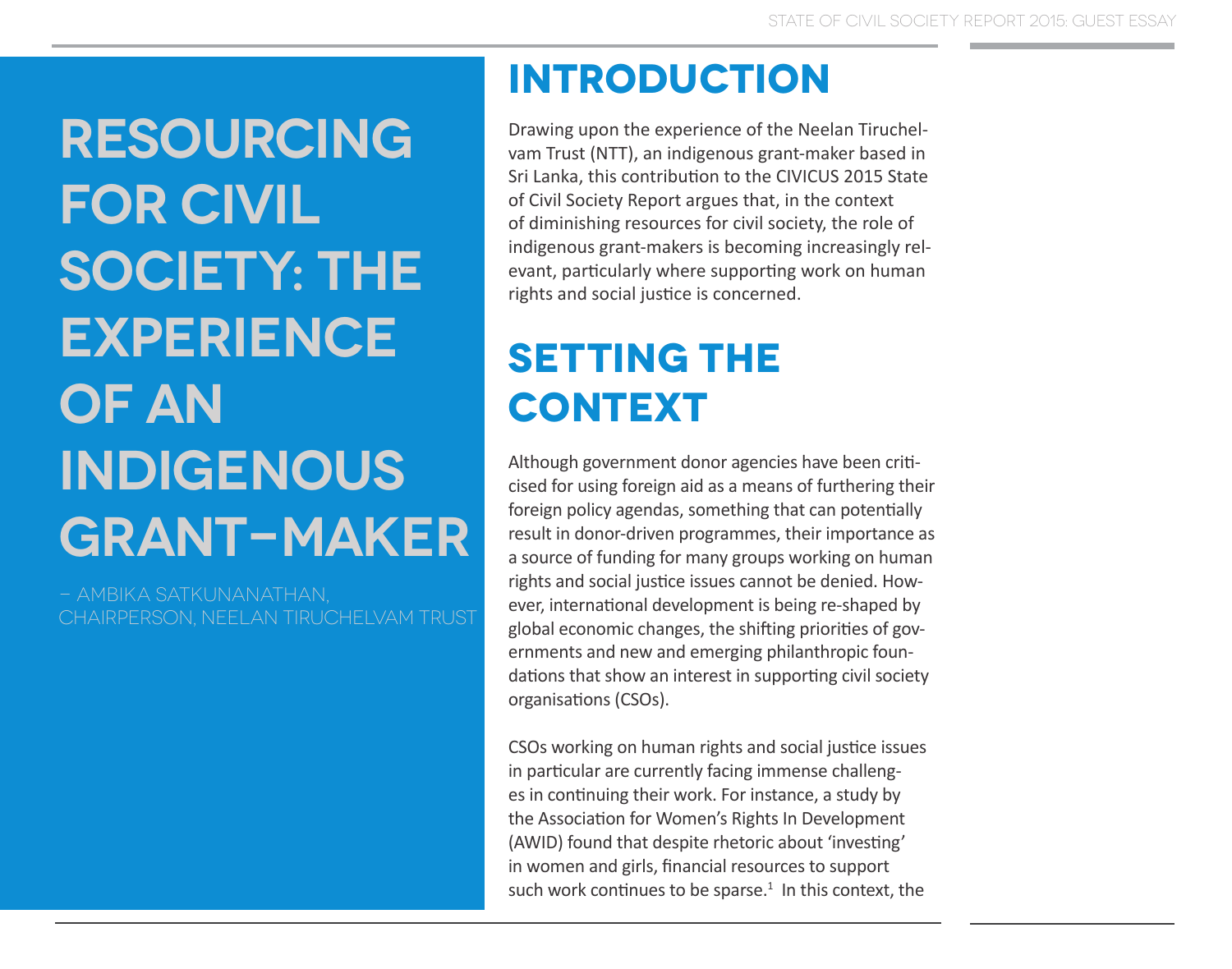focus of donors has recently narrowed, and often does not address local needs. For example, where work on furthering the rights of women is concerned, certain donors support only advocacy and lobbying activities and show no interest in supporting service delivery, $2$  while other grant-makers focus on direct service delivery, which may not align with the needs of local groups that prioritise capacity building and women's empowerment programmes.<sup>3</sup> The reality is, of course, that women's groups need resources for both, as both elements are inextricably linked.

In countries where local giving in general, and giving to social justice and peace-building initiatives in particular, is non-existent or is at a nascent stage, or where giving consists mainly of charitable initiatives, such as distributing bicycles and water pumps, or rebuilding places of religious worship, it is international development donors that have been the main source of funding for work on human rights and social justice.

In the past few years, Sri Lanka, which was designated a middle-income country in 2010, has witnessed the withdrawal of many established donors, principally official government donors such as the Canadian International Development Agency (CIDA) and the Swedish International Development Cooperation Agency (SIDA). Additionally, a repressive government that was intolerant of dissent and civic activism restricted the ability of CSOs to work freely, particularly on issues of human rights, and post-war issues, such as transitional justice. Following the end of the armed conflict in 2009, the Rajapaksa government mobilised both the civil administration and the security sector to restrict the activities of civil society, which resulted in the creation of a number of repressive unofficial rules

and processes that adversely impact on CSOs. This was a factor in a move by number of bilateral donors to reduce their funding to Sri Lanka, or support programmes viewed as non-controversial, such as infrastructure initiatives and livelihood projects.

Although Mahinda Rajapaksa was defeated at the presidential election on 8 January 2015, the political landscape remains quite uncertain, since parliamentary elections are in the offing, which Rajapaksa reportedly wishes to use as a vehicle to return to power. While funding for work on transitional justice issues, such as reconciliation and peace-building, might be expected if the political space continues to be more conducive to civil society initiatives, it is not likely to be of a magnitude that will address the acute resource shortages currently faced by CSOs.

**Chasing the dollar: the impact of shrinking resources on civil society**

This section, which analyses the impact of diminishing resources on the non-profit sector, is based primarily on the findings of a review undertaken by NTT of training and capacity building programmes in Sri Lanka to ascertain their relevance and impact.

*Donors increasingly provide resources only for short-term projects, and sometimes only for six months of work.*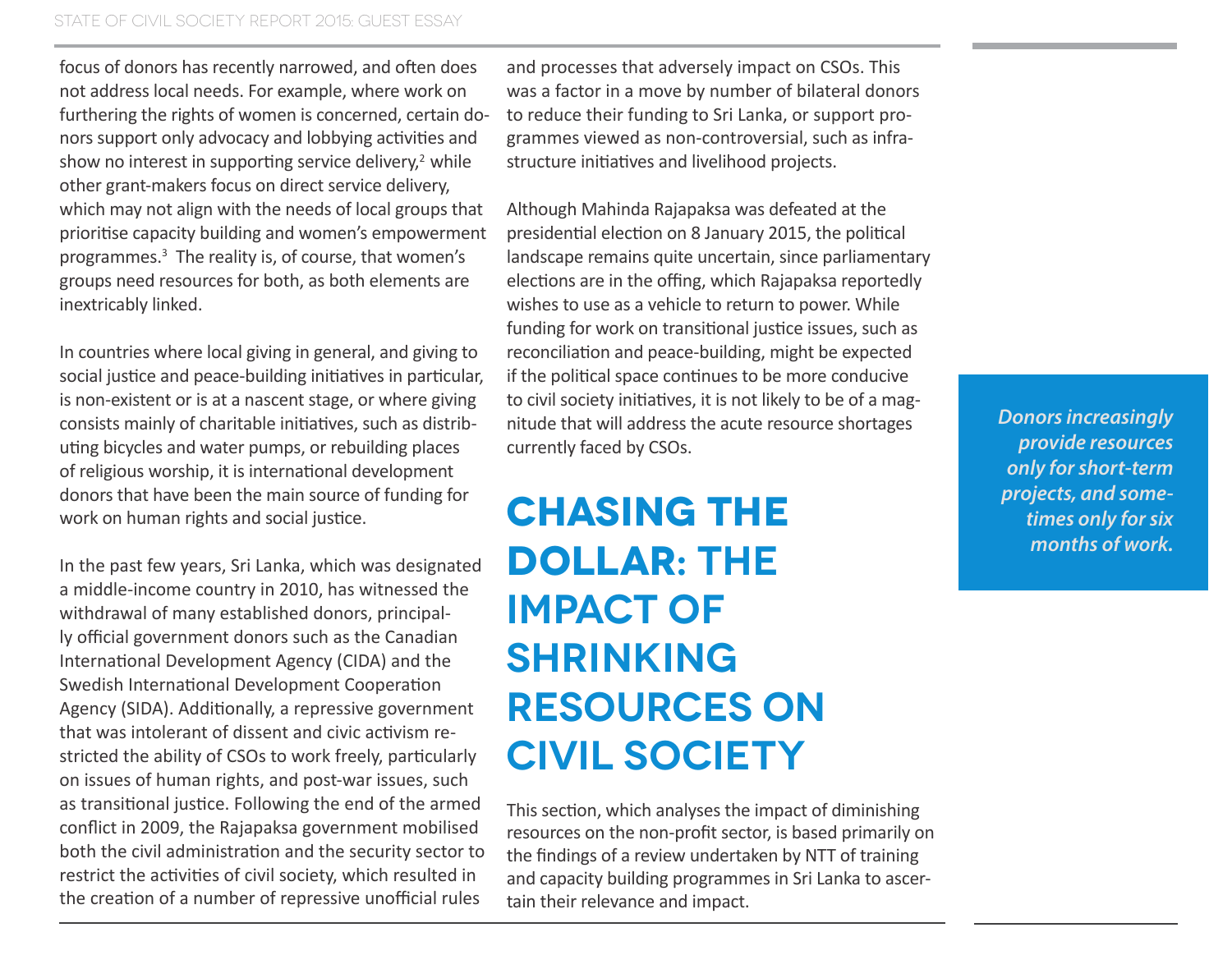The study found that due to the lack of funding, donors increasingly provide resources only for short-term projects, and sometimes only for six months of work. This doesn't allow organisations to focus on initiatives geared towards bringing about long-term social change. Instead, such projects typically focus on 'observable change such as infrastructure, livelihoods and some capacity building and training'.<sup>4</sup>

In Sri Lanka, following the end of the armed conflict in 2009, a number of community based organisations (CBOs) came into existence in response to societal needs. Although strengthening nascent community groups in areas affected by conflict should be a priority and an integral part of rebuilding social networks, limited energy and resources are dedicated to this in an environment in which resources are scarce. Instead, donors often expect these nascent groups to become professional bodies immediately, but are not prepared to provide adequate support to enable them to do so. Rather, donors seek partnerships with organisations with the capacity to plan, implement and evaluate development projects. As a result, CBOs that are not considered professional do not have the institutional capacity to complete complex proposals, and, having no prior relationship with the donor, are unable to access funds. In addition, scarce resources means donors would rather support a known organisation with a track record, instead of undertaking time-consuming due diligence exercises to vet a new organisation, and one that potentially also requires additional institutional support to apply for, and implement, projects.

According to the study, the limited absorption capacity of CBOs is another reason why they do not receive bilateral donor support, as many donors do not give

small grants. If the lack of capacity is ignored and considerable resources are provided to an organisation with limited experience and capacity to manage and absorb funds, inevitably it leads to failure; worse, it may tear apart an organisation's existing structure and place excessive pressure on institutional and inter-personal relationships. A vicious cycle thus ensues, whereby organisations that lack capacity are not able to access grants, but without funding they are also unable to strengthen the organisation, for example, by hiring staff. It is important to understand that in such contexts, when systems and processes are weak, it is strategic to invest not only in institutions, but also in leaders who work close to the frontline, $5\,$  who will be able to continue to function as catalysts for social change.

Since organisations are desperate to mobilise resources, there is increased competition for limited funding, which in turn can result in ad hoc programming not within an organisation's area of expertise, leading to the potential for poor delivery. Hence, although programming may not be donor-driven through design, it can become so by default. Further, the study found that heightened competition has created a perception amongst organisations that they need to formulate innovative activities to draw the attention of donors, whereas in reality, their existing capacities might not be capable of making such innovative interventions.

## **Alternatives and challenges**

With funding from bilateral and multilateral donors shrinking in Sri Lanka, CSOs are seeking alternatives.

*Organisations that lack capacity are not able to access grants, but without funding they are also unable to strengthen the organisation.*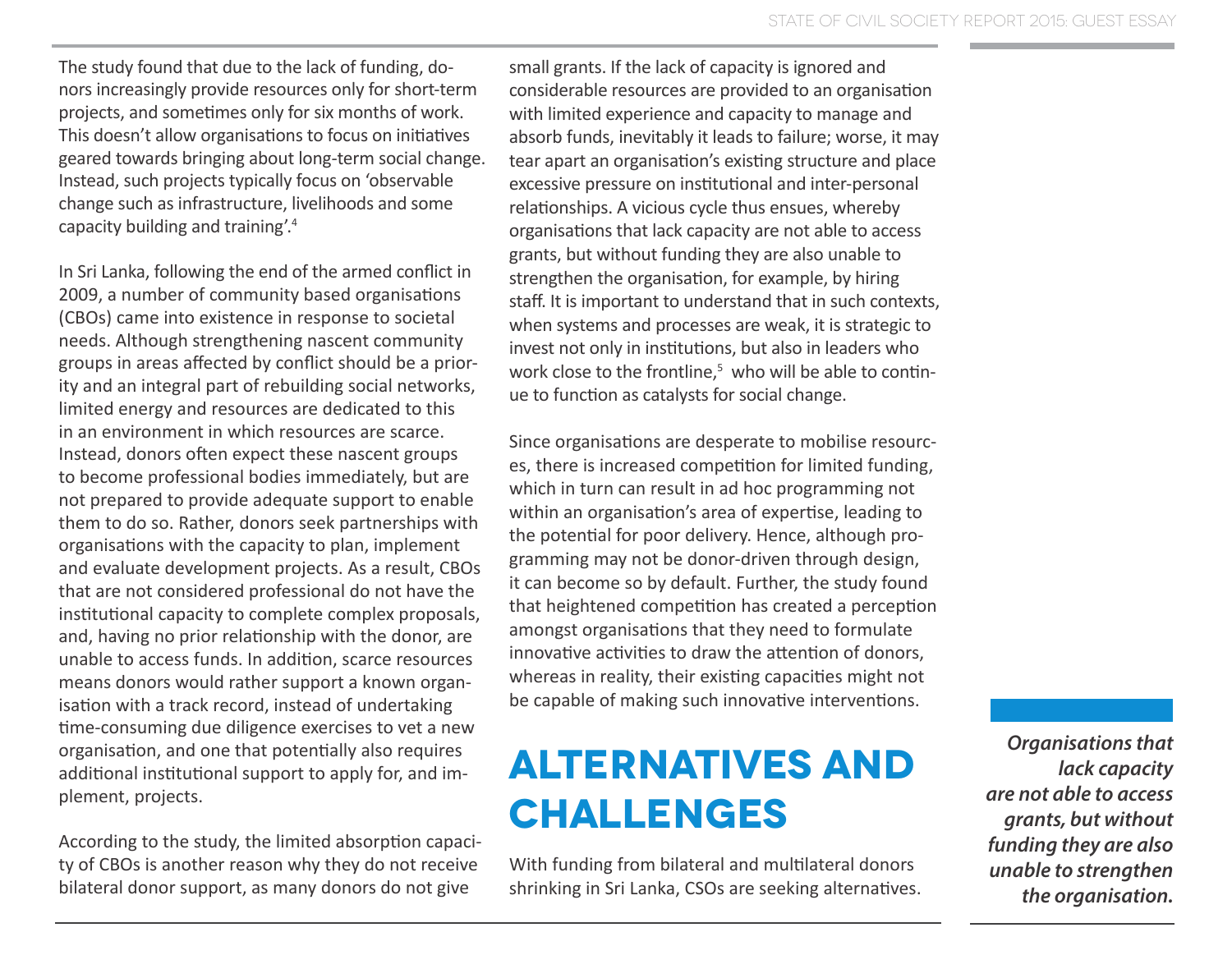These range from engaging in income generation activities to attempting to raise funds from the corporate sector. For instance, one local organisation charges an annual membership fee to access its training and networking events. Another organisation that works to increase gender awareness is considering using its land for agricultural purposes to generate an income from selling produce and provide employment to its female members. Selling jewellery produced by local women, and pooling resources with similar organisations, are other strategies being utilised. Although corporate social responsibility (CSR) ap-

sector."<sup>6</sup> It is therefore imperative that CSR initiatives are not merely about furthering the agendas of the corporates, but impact positively on the most vulnerable and marginalised people. In most cases CSOs also have little knowledge of how to access information about available CSR funds.

At the same time, it cannot be denied that some ad hoc partnerships that provide innovative solutions exist. For example, a Colombo-based organisation supports partnerships by linking the private sector with farming cooperatives, with the aim of enabling the

*Corporate foundations are reluctant to support initiatives that are viewed as controversial, which in many contexts includes human rights work or anything that is perceived as a challenge to the status quo.*

pears to be gaining ground as a concept, corporate foundations are reluctant to support initiatives that are viewed as controversial, which in many contexts includes human rights work or anything that is perceived as a challenge to the status quo. Furthermore, CSR initiatives sometimes compete with local organisations for limited resources. For instance, there was an occasion when NTT was competing with a corporate foundation for funding from an international private foundation. According to the findings of the NTT study, CSR programmes are "few and far between and in most cases incorporated in existing marketing and strategic plans for companies within the private

cooperatives to gain better market access and develop negotiating skills. But overall, it is evident in Sri Lanka that CSR initiatives will not immediately replace donor funds for development projects, especially where work on issues that are considered controversial or that might earn the ire of the state is concerned.

As in other South Asian countries, the Sri Lankan diaspora is increasingly showing an interest in investing in civil society initiatives. However, they too err on the side of caution, and show a reluctance to fund social justice and human rights work with a focus on longterm change, appearing to prefer to support initia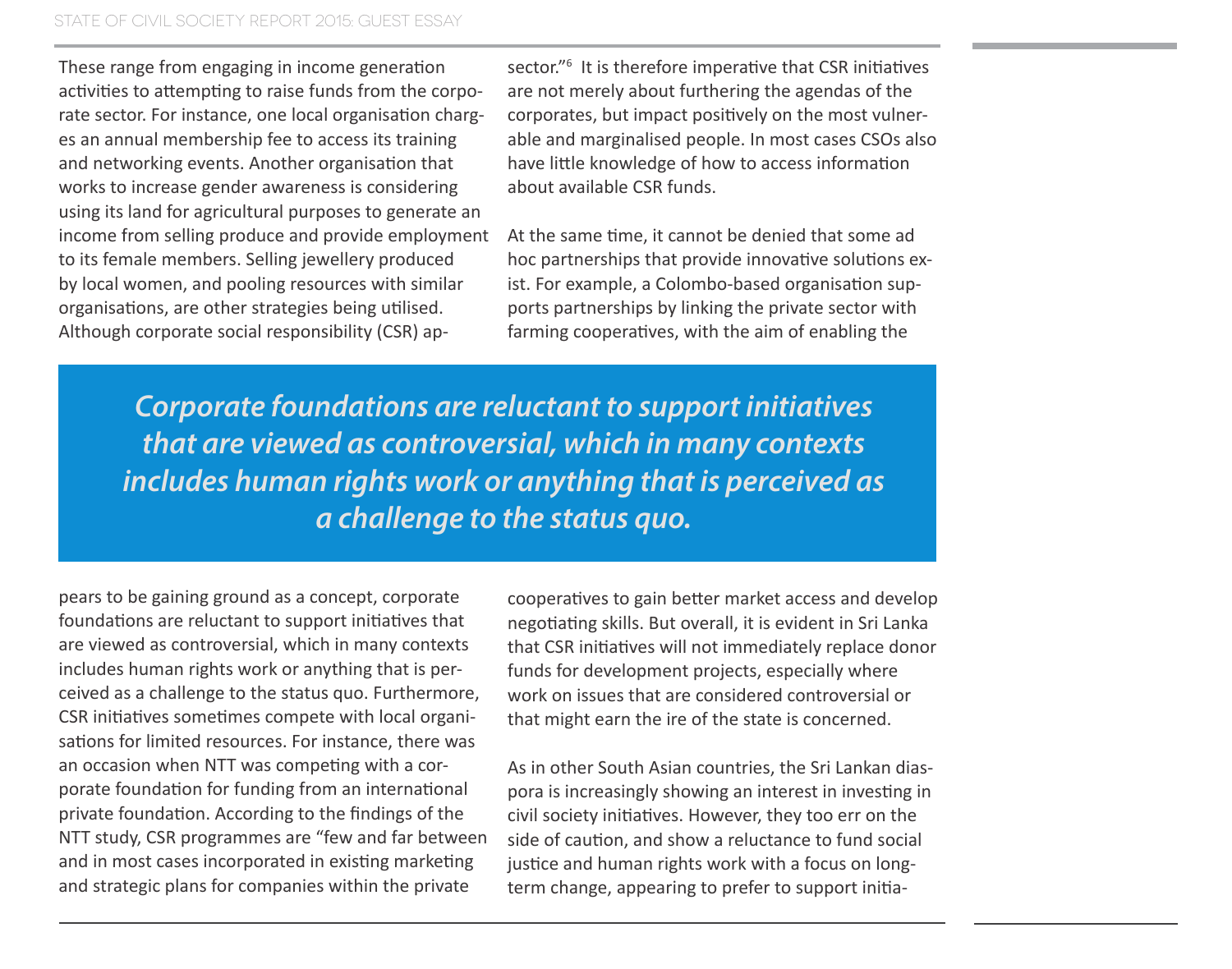tives that are more charitable than philanthropic. For instance, in the conflict-affected north and east of Sri Lanka, it is not uncommon to find the diaspora funding ad hoc charity projects that do not really respond to the needs of the population, but rather fall within the comfort zone of those donating.

When it comes to philanthropy, it is pertinent to note here a study by Worldwide Initiatives for Grantmaker Support (WINGS) on global institutional philanthropy, which states:<sup>7</sup>

*"For philanthropy to flourish in a society, that society must value a strong and vibrant role for civil society and believe in the role of private actors to support it."*

Due to the concerted campaign of vilification, intimidation and harassment employed against civil society by the Rajapaksa regime during the past nine years, many members of the public now view CSOs with suspicion. Among many, CSOs are looked upon as self-serving, corrupt entities that are only concerned with subsiding their opulent lifestyles rather than responding to the needs of the people. This could be another reason for the lack of private local philanthropy in Sri Lanka, particularly to support CSOs working on social justice and peace.

Finally, while traditional state-funded donors have taken a step back, new international private foundations are stepping in and stepping up their involvement. Although this is still at a nascent stage, particularly since many foundations are yet to expand their remit to support organisations outside their geographical area of origin, the interest of these entities and their willingness to engage with organisations in the global

south is a positive development. At first glance, many private foundations appear to be more flexible than traditional bilateral and multilateral donors, meaning that CSOs are not restricted to strictly defined themes but are able to focus on the initiatives they feel respond best to community concerns and needs. Amidst the widespread phasing out of traditional government donors, rising anti-west sentiments in the global south, and the imposition of increasingly restrictive policies by states to curtail the activities of programmes challenging the status quo, it will be interesting to observe the potential impact that new private foundations could have on international development.

## **The way forward: indigenous philanthropy**

In South Asia, indigenous philanthropic organisations remain a rarity. However, within the changing funding environment, the role of community philanthropy is becoming ever more important.<sup>8</sup>

Indigenous foundations engaged in community philanthropy do not stop at providing financial support for organisations. Indigenous philanthropic organisations can also function as entities through which funds can be channelled to smaller organisations, which may not have strong managerial and financial systems and sufficient capacity to absorb large grants. Through this, indigenous foundations can support the capacity building of community organisations, including by strengthening their proposal writing and financial management skills, and assisting them to access grants from other

*In South Asia, indigenous philanthropic organisations remain a rarity. However, within the changing funding environment, the role of community philanthropy is becoming ever more important.*